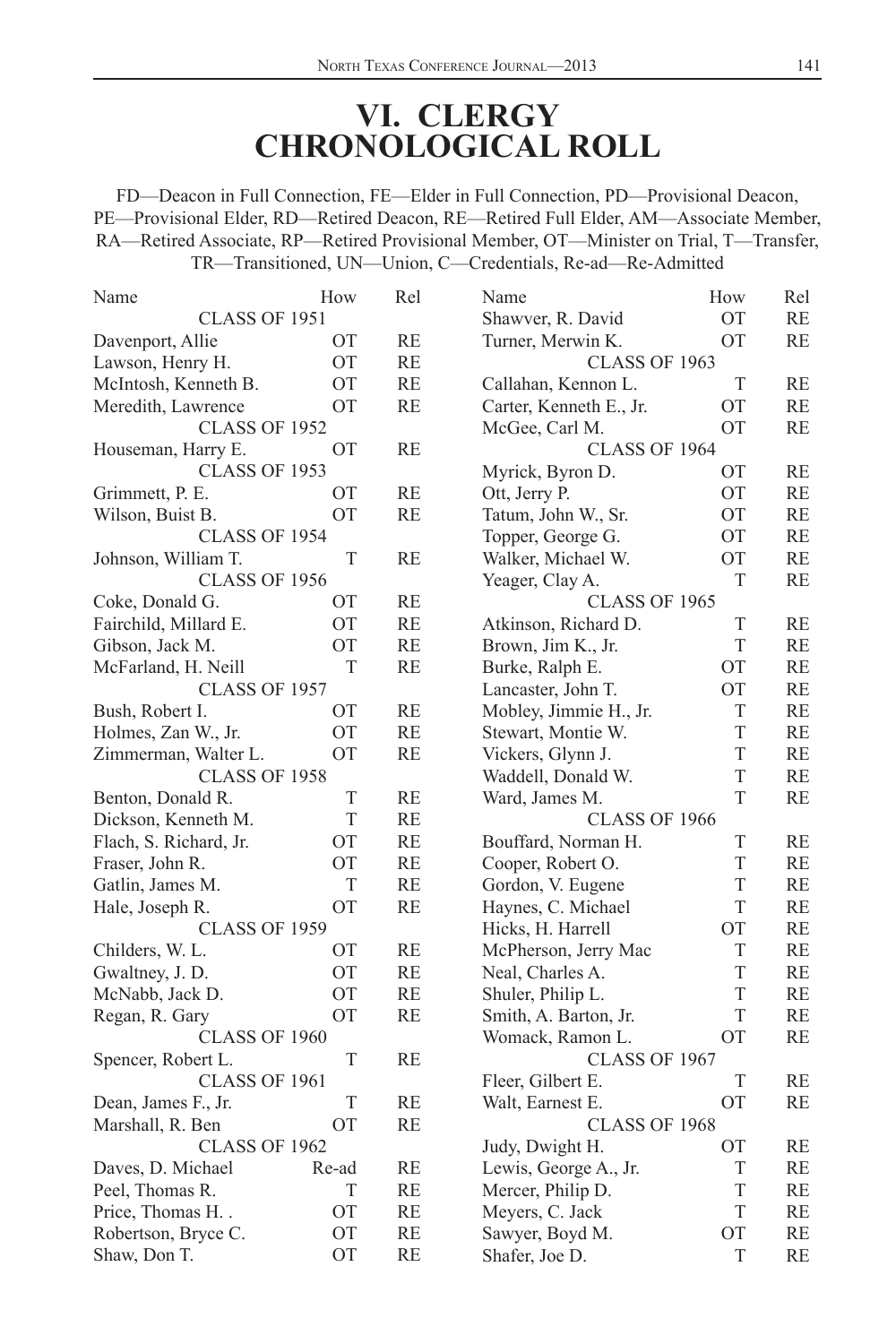| Name                    | How          | Rel       | Name                        | How          | Rel |
|-------------------------|--------------|-----------|-----------------------------|--------------|-----|
| Shinn, Benjamin J.      | OT           | RE        | CLASS OF 1975               |              |     |
| Simpson, Robert A.      | T            | RE        | Bond, George D.             | Re-ad        | FE  |
| <b>CLASS OF 1969</b>    |              |           | Bryan, William J. III.      | P            | FE  |
| Allen, Charles H.       | T            | RE        | Cox, Charles E.             | $\mathbf{P}$ | RE  |
| Deane, Edmund B.        | T            | RE        | Durham, Frederick, Jr.      | Re-ad        | FE  |
| Hoke, Douglas L.        | $\mathbf{P}$ | RE        | Henderson, Doyle S.         | T            | RE  |
| Jackson, Michael R.     | $\mathbf{P}$ | RE        | Hoke, Daniel L.             | T            | RE  |
| Nicholson, Larry D.     | $\, {\bf P}$ | RE        | Lee, Robert W.              | T            | RE  |
| Odom, Wayne C.          | T            | RE        | Matthew, Steven E.          | T            | RE  |
| Owen, Mather P.         | T            | RE        | Milam, David E.             | Re-ad        | RE  |
| Peel, John J., Jr.      | $\mathbf{P}$ | <b>RE</b> | Ozier, James P.             | T            | FE  |
| Rives, Glyn             | $\mathbf{P}$ | RE        | Read, Elvin Ben             | $\mathbf{P}$ | FE  |
| Schaefer, Richard E.    | $\, {\bf P}$ | RE        | CLASS OF 1976               |              |     |
| Tull, Justin W.         | T            | RE        | Mollet, John T., Jr.        | P            | FE  |
| CLASS OF 1970           |              |           | Rucker, David R.            | T            | FE  |
| Busby, Jack P.          | T            | RE        | Weilage, Woodrow A.         | $\mathbf{P}$ | RE  |
| Chappell, Wallace E.    | T            | RE        | CLASS OF 1977               |              |     |
| Emerick, Craig H.       | T            | RE        | Beights, Cletus B.          | T            | RE  |
| George, Larry W.        | $\mathbf{P}$ | FE        | Blackmon, David R.          | P            | RE  |
| Haney, Johnnie W.       | $\, {\bf P}$ | RE        | Craig, W. Mark              | T            | RE  |
| Hargrove, Sammy A.      | $\, {\bf P}$ | RE        | Hildebrand, Kenneth D.      | $\mathbf{P}$ | FE  |
| Hennigh, Ray D.         | T            | RE        | Lartey, Kwame Odame         | P            | RE  |
| Weaver, R. Bruce        | T            | RE        | Pledger, James E.           | T            | RE  |
| <b>CLASS OF 1971</b>    |              |           | Strickland, George E.       | $\mathbf{P}$ | RE  |
| Dillard, John W.        | $\mathbf{P}$ | RE        | Switzer, David K.           | T            | RE  |
| Nichols, Michael L.     | $\mathbf{P}$ | FE        | Utz, Fredric L.             | T            | RE  |
| Smith, William B.       | T            | RE        | Walker, Robert Morgan       | P            | RE  |
| Tyson, G. Eugene        | T            | RE        | Whittemore, C. Patrick      | $\mathbf{P}$ | FE  |
| Underwood, Donald W.    | $\, {\bf P}$ | FE        | Womack, J. Clay             | $\mathbf{P}$ | FE  |
| <b>CLASS OF 1972</b>    |              |           | Yeager, Don H.              | P            | FE  |
| Allen, Joseph L.        | T            | RE        | CLASS OF 1978               |              |     |
| Day, Gaither L.         | T            | RE        | Cardwell, Ann               | P            | RE  |
| Dunagin, Richard L.     | $\, {\bf P}$ | FE        | Carr, David M               | Re-ad        | FE  |
| Fleming, Richard L.     | T            | RE        | Guier, L. Marvin            | T            | FE  |
| Renshaw, Donald F., Jr. | T            | RE        | Hasley, C. Robert, Jr.      | T            | FE  |
| Wilkie, Bobby D.        | ${\bf P}$    | RE        | House, Michael A.           | $\mathbf{P}$ | RE  |
| CLASS OF 1973           |              |           | Long, F. Gifford            | $\mathbf{P}$ | FE  |
| Grant, Carl David       | $\mathbf{P}$ | FE        | Thomas, N. C.               | T            | RE  |
| Guttierrez, Milton P.   | T            | RE        | Tinsley, Larry D.           | P            | FE  |
| Major, Jarratt A.       | Re-ad        | RE        | <b>CLASS OF 1979</b>        |              |     |
| Matthews, J. William    | T            | <b>RE</b> | Allen, John F., Jr.         | $\, {\bf P}$ | FE  |
| Soper, John B.          | $\mathbf{P}$ | FE.       | Caddell, Carroll A.         | T            | RE  |
| Spore, Roy Lee          | P            | FE        | Garrett, Guy D.             | T            | RE  |
| Taylor, John Earl       | T            | RE        | Goolsby, Joe Ed             | А            | RE  |
| CLASS OF 1974           |              |           | Gould, Paul A.              | $\mathbf{P}$ | FE  |
| Alden, Betsy            | P            | RE        | Hedges, Howard Presley, Jr. | P            | FE  |
| Fisk, George C.         | P            | FE        | Henderson, Ronald D.        | P            | FE  |
| Goodrich, Paul Q.       | P            | FE        | Marcum, Barbara W.          | P            | FE  |
| Howe, Leroy T.          | T            | RE        | Marcum, Walt W.             | T            | FE  |
| Irish, Johnny R.        | P            | RE        | Stark, Richard P.           | T            | RE  |
| Purkey, Walter R.       | P            | RE        | Suche, Henry Roland, Jr.    | P            | RE  |
| Shaddox, Billy M.       | P            | FE        | CLASS OF 1980               |              |     |
|                         |              |           | Cary, Lee D.                | T            | RE  |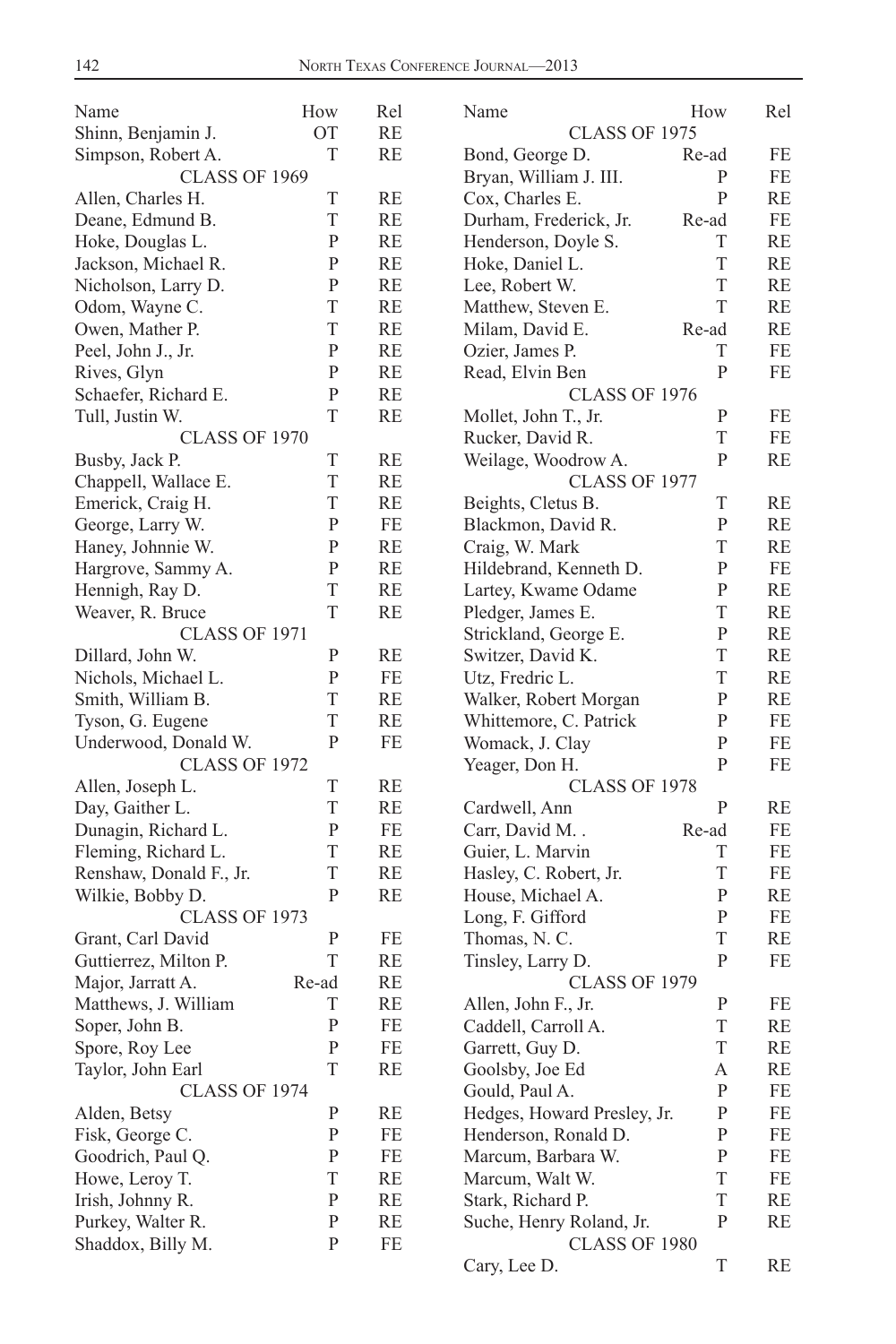| Name                     | How          | Rel       | Name                       | How          | Rel       |
|--------------------------|--------------|-----------|----------------------------|--------------|-----------|
| Davis, Jefferson E., Jr. | T            | RE        | Brundige, Mary Elizabeth   | P            | RE        |
| Green, Joel B.           | P            | $FE$      | Bussey, Tera Elaine        | P            | FE        |
| Jacobs, William H.       | T            | RE        | McElvaney, William K.      | T            | <b>RE</b> |
| Kuhlbars, Richard Arden  | $\mathbf{P}$ | RE        | McLemore, Timothy Ernest   | P            | FE        |
| LaBarr, Joan Gray        | P            | RE        | Oliphint, John Clayton     | P            | FE        |
| Smith, Ralph L., Jr.     | T            | RE        | CLASS OF 1987              |              |           |
| Somers-Clark, Carole     | $\mathbf{P}$ | FE        | Gaston, Camille            | P            | FE        |
| Thornton, John M.        | T            | FE        | Lawson, Rene               | P            | FE        |
| Whitehead, Donna Edwards | P            | RE        | McLain, Arville            | P            | FE        |
| Wilkinson, Dennis A.     | T            | <b>RE</b> | Stovall, Charles           | T            | FE        |
| <b>CLASS OF 1981</b>     |              |           | Woods, Roger L.            | T            | FE        |
| Davidson, Victoria B.    | P            | RE        | CLASS OF 1988              |              |           |
| Gondol, John D.          | P            | RE        | Bowden, James Bradley      | P            | FE        |
| Kirby, James E., Jr.     | T            | RE        | Brand, John H.             | Re-ad        | <b>RE</b> |
| Kruger, Larry H.         | $\mathbf{P}$ | RE        | McPherson, Brian Glenn     | P            | FE        |
| Putnam, Jerry G.         | P            | FE        | <b>CLASS OF 1989</b>       |              |           |
| Thornburg, John D.       | $\mathbf{P}$ | FE        | Blackmon, Glen             | P            | RE        |
| Wallace, Rodney C.       | T            | <b>RE</b> | Folkerth, Eric             | P            | FE        |
| CLASS OF 1982            |              |           | Gaston, Matthew            | P            | FE        |
| Bearden, Leighton H.     | P            | RE        | Howeth, David              | P            | FE        |
| Blanton, Georjean H.     | P            | RE        | Humbert, Daniel            | P            | FE        |
| Boone, Keith P.          | P            | FE        | Lancaster, Sarah           | P            | FE        |
| McNeir, Marjorie E.      | P            | RE        | Medley, Tom                | $\mathbf{P}$ | FE        |
| Noblin, Glenn A.         | P            | RE        | Middleton, Marsha Engle    | P            | FE        |
| Pool, Joe C.             | P            | FE        | Patterson, Sheron          | P            | FE        |
| Rosenburg, John C.       | P            | RE        | Rosset, Kristie            | P            | FE        |
| Seat, Stanley F.         | P            | RE        | Stabile, Joseph B.         | $\mathbf{P}$ | FE        |
| CLASS OF 1983            |              |           | Thresher, Pat              | P            | FE        |
| Bingman, Cathy Ann       | P            | FE        | <b>CLASS OF 1990</b>       |              |           |
| Cooper, Lois G.          | P            | RE        | Goodwin, Walter James Jr.  | P            | RE        |
| Miller, W. Douglas       | P            | FE        | Holcombe, George R.        | T            | RE        |
| Vowell, J. Lynn          | P            | RE        | Holbrook, Virgie Cooper    | P            | FE        |
| CLASS OF 1984            |              |           | McLean-Davis, Kathleen     | P            | FE        |
| Carnahan, Charles R.     | P            | FE        | Pierce, James Clifton      | $\mathbf{P}$ | FE        |
| Coats, Darrell P.        | T            | FE        | Wisdom, Gene               | T            | FE        |
| Dangerfield, Harold G.   | P            | FE        | <b>CLASS OF 1991</b>       |              |           |
| McKnight, Thomas R.      | P            | FE        | Garrett, Jeffrey Dale      | P            | FE        |
| Moore, Mark T.           | P            | FE        | Holbert, Diana Brown       | P            | <b>RE</b> |
| Robertson, Stephen A.    | P            | FE        | Keith, James D.            | T            | <b>RE</b> |
| Turner, David Joe        | P            | FE        | Lee, Donald Warren         | P            | FE        |
| Williams, Wallace A.     | P            | FE        | Lee, Sung Chul             | P            | FE        |
| CLASS OF 1985            |              |           | Neal, Gregory Scott        | ${\bf P}$    | $\rm FE$  |
| Beghtel-Mahle, Patsy D.  | $\mathbf{P}$ | RE        | Waitschies, Thomas W.      | $\mathbf P$  | FE        |
| Besse, John C.           | $\mathbf{P}$ | RE        | Wright, Harry, Jr.         | T            | FE        |
| Birdsong, F. Lee         | P            | RE        | CLASS OF 1992              |              |           |
| Brumett, Thomas O.       | $\mathbf{P}$ | FE        | Barton, Ann Johnson        | P            | RE        |
| Cajiuat, Eduardo         | $\mathbf T$  | RE        | Caraway, Melton Hayes, Jr. | $\mathbf P$  | FE        |
| Casad, Victor E.         | P            | FE        | Gorham, Leta Belle         | P            | RE        |
| Hunt, C. Dale            | T            | RE        | Greenwood, Lisa            | P            | FE        |
| Krohn, Larry C.          | $\mathbf{P}$ | RE        | <b>CLASS OF 1993</b>       |              |           |
| Palmer, Thomas O.        | $\mathbf{P}$ | FE        | Eckstein, Jon Michael      | $\mathbf{P}$ | FE        |
| CLASS OF 1986            |              |           | Floyd, Russell             | P            | FE        |
| Allen, Christopher L.    | P            | FE        | Hardesty, Brian Lee        | P            | FE        |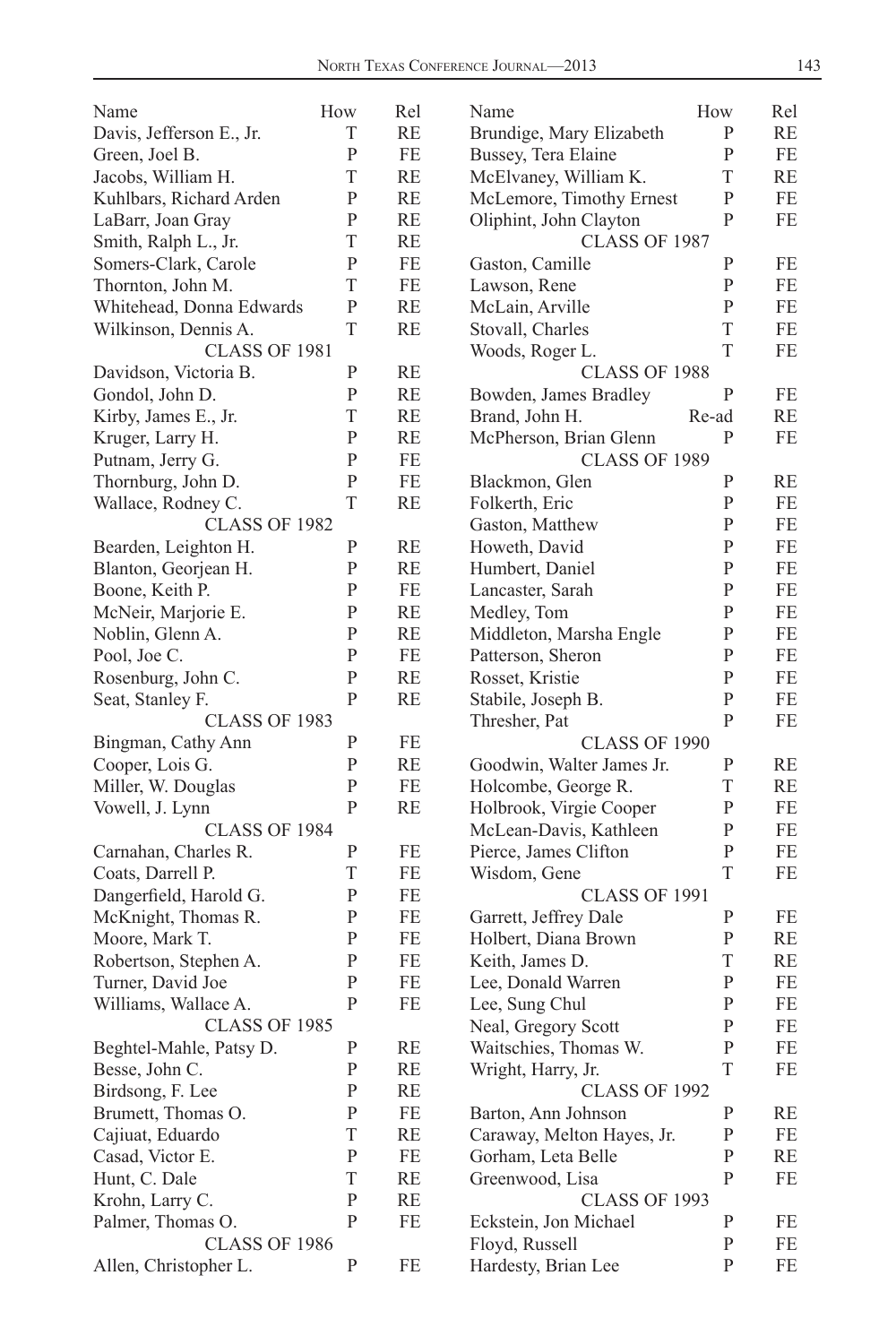| Name                                      | How               | Rel       | Name                                     | How          | Rel       |
|-------------------------------------------|-------------------|-----------|------------------------------------------|--------------|-----------|
| Hawkins, Rick L.                          | T                 | FE        | Marshall, Karan                          | TR           | <b>RD</b> |
| Hutchinson, Wm. B.                        | T                 | RE        | Morrison, Timothy                        | TR           | FD        |
| Laguardia, Levy                           | T                 | $\rm FE$  | Riggsby, Deborah A.                      | $\mathbf{P}$ | FE        |
| Robbins, Thomas Q.                        | T                 | RE        | Rothe, Laura                             | TR           | FD        |
| CLASS OF 1994                             |                   |           | Sackett, Paul C.                         | TR           | RD        |
| Adams, Eddie Jean                         | P                 | FE        | Squires, Sarah J.                        | <b>TR</b>    | FD        |
| Benson, Laura J. S.                       | T                 | FE        | Stokes, Charles                          | TR           | <b>RD</b> |
| Caldwell, Samuel L.                       | $\mathbf{P}$      | FE        | Whitgrove, Terri Leigh Hale              | P            | FE        |
| Dalton, Daniel Frank                      | P                 | RE        | Wilson, Phyllis C.                       | TR           | <b>RD</b> |
| Davis, Jeanne Webb                        | P                 | <b>RP</b> | CLASS OF 1998                            |              |           |
| Green, Michael A.                         | $\mathbf{P}$      | FE        | Copeland, Stanley                        | T            | FE        |
| Janovec, Leslie Dunklin                   | $\mathbf{P}$      | FE        | Cravens, Joyce                           | $\mathbf{P}$ | RE        |
| Lovin, Robin W.                           | T                 | RE        | Crowell, Betty                           | <b>TR</b>    | RD        |
| Miller, James Michael                     | P                 | RE        | Hardesty-Crouch, Mary Eliz               | P            | FE        |
| Rothe, Eric V.                            | $\mathbf{P}$      | $FE$      | Harris, Todd                             | T            | FE        |
| Salinas, Norma                            | T                 | RE        | Lantz, Edward F.                         | $\mathbf{P}$ | FE        |
| Simmons, Jerry M.                         | T                 | RE        | Meyer, Douglas A.                        | <b>TR</b>    | FD        |
| CLASS OF 1995                             |                   |           | Reedy, Judith Anderson                   | P            | FE        |
|                                           | P                 | FE        |                                          | $\mathbf{P}$ | FE        |
| Bruff, Rebecca Frank<br>Cupples, J. Keith | T                 | RE        | Soper, Martha Anne<br>Weber, David Barry | ${\bf P}$    | FE        |
|                                           | P                 | FE        |                                          |              | RD        |
| Dickson, Kenneth R.                       |                   |           | Wolfe, Jayne C.                          | TR           |           |
| Halstead, Julie                           | P<br>$\mathbf{P}$ | FE        | CLASS OF 1999                            |              |           |
| Hamric, James Ken                         |                   | RP        | Aaron, Charles L., Jr.                   | T            | FE        |
| Hardaway, Sara J.                         | $\mathbf{P}$      | FE        | Abel, James D.                           | T            | RE        |
| LaBarr, William E.                        | P                 | FE        | Clark, Alan W.                           | <b>TR</b>    | FD        |
| Lyle, Katherine Glaze                     | P                 | <b>RE</b> | Fade, Reid                               | T            | FE        |
| Mason, Debra Hobbs                        | P                 | FE        | Grable, Patricia L.                      | TR           | FD        |
| Odom, Janet Bell                          | $\mathbf{P}$      | FE        | Humphries, Joan                          | $\mathbf{P}$ | RE        |
| Orman, Susanne                            | P                 | RE        | Jones, Terry P.                          | $\mathbf{P}$ | FD        |
| Rieger, Joerg                             | P                 | FE        | Pierce, Charles                          | P            | FE        |
| Spencer, Robert L., Jr.                   | P                 | FE        | Ransdell, Kathryn Self                   | ${\bf P}$    | FE        |
| Wallace, Jack                             | P                 | FE        | Reed, Clara                              | T            | FE        |
| <b>CLASS OF 1996</b>                      |                   |           | Zink, Linn Caraway                       | $\mathbf T$  | RE        |
| Bozell, Marilyn Annette                   | P                 | RA        | CLASS OF 2000                            |              |           |
| Jackson-Sears, Jill Ann                   | P                 | FE        | Ahn, Kyu Chin                            | T            | FE        |
| Kay, John Frederick                       | P                 | FE        | Bristow, April Johnson                   | $\mathbf{P}$ | FE        |
| Lee, Ouida Fae                            | P                 | FE        | Brown, Veronica                          | P            | FD        |
| Magruder, Wesley                          | P                 | FE        | Cowley, Edlen O.                         | P            | FE        |
| Snider, Allen Wesley                      | P                 | FE        | Gaskill, Holly M.                        | ${\bf P}$    | FE        |
| Vowell, Mark Lynn                         | P                 | FE        | Hollingsworth, Sheri S.                  | ${\bf P}$    | FD        |
| CLASS OF 1997                             |                   |           | Knott, Kory                              | $\mathbf{P}$ | FE        |
| Anderson, Joy                             | TR                | FD        | McLarty, John Philip                     | P            | FE        |
| Atkinson, Marilyn                         | TR                | <b>RD</b> | Millsap, Connie                          | P            | FE        |
| Biggerstaff, Josephine M.                 | TR                | RD        | Minor, James I.                          | P            | FE        |
| Bridger-Coffman, Bonnie                   | TR                | FD        | Odom, Jr. Elzie O.                       | $\mathbf P$  | FE        |
| Craft-Chraska, Karen                      | TR                | FD        | Presley, Diane S.                        | P            | FE        |
| Echols-Richter, William                   | T                 | FE        | Price, Robert                            | T            | FE        |
| Elledge, Bettye L.                        | T                 | RE        | VanGiesen, Duane                         | $\mathbf T$  | RE        |
| Fiedler, John F.                          | T                 | FE        | CLASS OF 2001                            |              |           |
| Johnson, Kathryn E.                       | TR                | <b>RD</b> | Bullard, Tamara Talton                   | P            | FD        |
| Jones, Jerry Lee                          | ${\bf P}$         | $\rm FE$  | Cobb, Jennifer Griffith                  | P            | FE        |
| Kotey, Janette C.                         | T                 | FE        | Cox, Charles A.                          | P            | RE        |
| Lazaroff, Van L.                          | $\mathbf{P}$      | RE        | Davis, M. Jan                            | P            | FE        |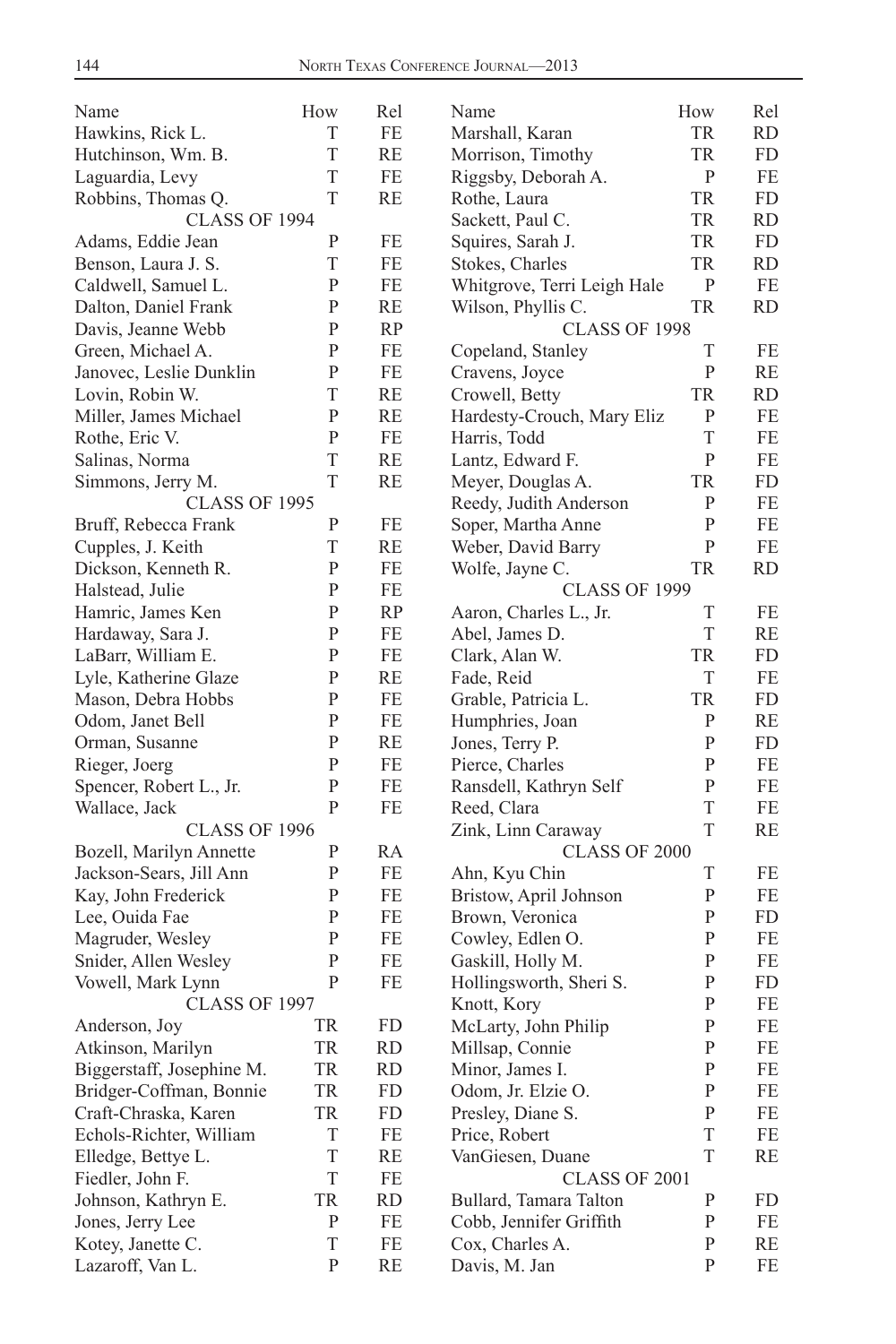| $\mathbf{P}$<br>FE<br>P<br>FE<br>Englert, Valarie<br>Fox, Douglas J.<br>P<br>FE<br>Greanead, Veronica L.<br>P<br>FE<br>Fleming, John S.<br>$\mathbf{P}$<br><b>FD</b><br>Hamrick, Shannon<br>T<br>FD<br>Hildebrand, Christina<br>T<br>FE<br>P<br>FE<br>Holcomb-McLain, Scott<br>Hosemann-Butler, Anna<br>RE<br>T<br>P<br>FE<br>Page, Calvin L.<br>Hudspeth, Tom<br>T<br>RE<br>CLASS OF 2002<br>Na, Jung Yong<br>$\mathbf{P}$<br>T<br>Scott, Jennifer<br>FD<br>Betz, Katherine<br>FD<br>T<br><b>FD</b><br>Bryan, Susan Burrows<br>TR<br>Sobczak, Stephen<br>FD<br>$\mathbf{P}$<br>TR<br><b>FD</b><br>FD<br>Chapman, Deborah Ann<br>Stobaugh, Joseph P.<br>$\mathbf{P}$<br>FE<br>Crowson, Vivian<br>CLASS OF 2005<br>T<br>FE<br>P<br>FE<br>Drenner, Frank<br>Bosworth, Brian Glenn<br>TR<br><b>RD</b><br>P<br>FE<br>Edwards, Barbara<br>Elder, Leroy<br>$\mathbf{P}$<br>FE<br>Escalera, Javier<br>Graham, F. Duncan<br>T<br>RE<br>$\mathbf{P}$<br>$\mathbf{P}$<br>Greene, Michael<br><b>FD</b><br>Gurley, Daniel A.<br>FE<br>T<br><b>RE</b><br>T<br>FE<br>Head, Keith<br>Moore, Terry Ann<br>TR<br><b>FD</b><br>P<br>King, Russell H.<br>Pacheco, Beatriz E.<br>FE<br>T<br>${\bf P}$<br>Landis, Gayle<br>FE<br>FD<br>Pellikan, Lydia L.<br>$\mathbf{P}$<br>${\bf P}$<br>FE<br>FE<br>Lewis, Andrew<br>Rahm, Frank Edward<br>$\mathbf{P}$<br><b>RE</b><br>Smith, Jodi Sellars<br>$\mathbf{P}$<br>FE<br>Lindh, JoNell<br>T<br>FE<br>Talbert, Elizabeth Kay<br>P<br>FE<br>Loveman, Traci<br>${\bf P}$<br>Lyford, Nicki<br>TR<br><b>FD</b><br>FE<br>Thomas, Christine Mary<br>T<br>${\bf P}$<br>Millican, Edward<br>RE<br>FE<br>Willett, Ann Girlinghouse<br>T<br>FE<br>CLASS OF 2006<br>Myre, Martha<br>T<br>FE<br>$\mathbf{P}$<br>Park, Kwang Bae<br>Blaylock, Lisa Marshall<br>FE<br>$\mathbf{P}$<br>FE<br>Robinson, Alexandra<br>Brandt, Judith<br>$\mathbf{P}$<br>FE<br>$\mathbf{P}$<br>${\bf P}$<br>Schoolcraft, Chris<br>FE<br>Herrscher, Leslie A.<br>FE<br>P<br>FE<br>$\mathbf{P}$<br>FE<br>Smith, Kerry<br>Joyner, Ashley<br>P<br>FE<br>P<br>FE<br>Steele, Katherine<br>Le, Mai<br>T<br>$\mathbf{P}$<br>FE<br>FE<br>Strempke, Kathryn<br>Libby, Dean<br>$\mathbf T$<br>${\bf P}$<br>FE<br>McKay, Paul<br>${\rm FD}$<br>Strempke, Kevin<br>Stephens, Leslie<br><b>TR</b><br><b>RD</b><br>Minor, Sandra<br>P<br>FE<br>Stoker, Andrew<br>P<br>FE<br>Moen, Elizabeth<br>P<br>FE<br>TR<br>T<br><b>FD</b><br>FD<br>Woods, Natalie<br>Noll, Caroline<br>T<br>${\bf P}$<br><b>RD</b><br>FE<br>Yoes, Rita M.<br>Rasmussen, Paul<br>CLASS OF 2003<br>Smith, James Abram<br>$\mathbf{P}$<br>FE<br>FE<br>Sutton, DonnaLea<br>P<br>Adrian, Pete V.<br>P<br>FE<br>$\mathbf{P}$<br>P<br>FE<br>FE<br>Coker, Dana<br>Yost, Christopher<br>P<br>FE<br>Facen, Lucretia<br>CLASS OF 2007<br>P<br>FE<br>P<br>Hall, Jeffrey<br>Benson, Lyle<br>FE<br>P<br>FD<br>Heislen, Terrance<br>Bishir, Marjorie T.<br>P<br>FD<br>$\mathbf{P}$<br>$\mathbf{P}$<br>Jones, Shonda<br>FE<br>FE<br>Butts, Walter Ray, Jr.<br>$\rm FE$<br>${\bf P}$<br>FE<br>${\bf P}$<br>Rindfuss, Richard<br>DeStefano, Nancy Morrison<br>$\mathbf{P}$<br>Roby, Linda Smith<br>FD<br>Dowd, James Christopher<br>P<br>FE<br><b>FD</b><br>Fowler, Gloria<br>Sims, Troy<br>P<br>P<br>FE<br>$\mathbf{P}$<br>FD<br>Grogan, Rebecca Ann<br>$\mathbf{P}$<br>Steiner, Dina<br>FE<br>T<br>RE<br>Jacobs, Derek<br>P<br>FE<br>Thomas, Page A.<br>Wilson, J. Richard<br>T<br><b>RD</b><br>Kellner, Elizabeth Mary<br>P<br>FE<br>P<br>FE<br>Langdon, Michael R.<br>Zinser, Joseph<br>P<br>PE<br>P<br>CLASS OF 2004<br>Mitchell, Marie<br>FE<br>$\mathbf{P}$<br>P<br>Coder, Alice G.<br>FE<br>Norton, Dana<br>FE<br>Peckham, Denise<br>$\mathbf{P}$<br>Cole, John Wallace<br>P<br>FE<br>FE<br>Corazao, Marc I.<br>FE<br>T<br>P<br>Ross, Owen<br>FE<br>T | Name         | How | Rel | Name          | How | Rel |
|-----------------------------------------------------------------------------------------------------------------------------------------------------------------------------------------------------------------------------------------------------------------------------------------------------------------------------------------------------------------------------------------------------------------------------------------------------------------------------------------------------------------------------------------------------------------------------------------------------------------------------------------------------------------------------------------------------------------------------------------------------------------------------------------------------------------------------------------------------------------------------------------------------------------------------------------------------------------------------------------------------------------------------------------------------------------------------------------------------------------------------------------------------------------------------------------------------------------------------------------------------------------------------------------------------------------------------------------------------------------------------------------------------------------------------------------------------------------------------------------------------------------------------------------------------------------------------------------------------------------------------------------------------------------------------------------------------------------------------------------------------------------------------------------------------------------------------------------------------------------------------------------------------------------------------------------------------------------------------------------------------------------------------------------------------------------------------------------------------------------------------------------------------------------------------------------------------------------------------------------------------------------------------------------------------------------------------------------------------------------------------------------------------------------------------------------------------------------------------------------------------------------------------------------------------------------------------------------------------------------------------------------------------------------------------------------------------------------------------------------------------------------------------------------------------------------------------------------------------------------------------------------------------------------------------------------------------------------------------------------------------------------------------------------------------------------------------------------------------------------------------------------------------------------------------------------------------------------------------------------------------------------------------------------------------------------------------------------------------------------------------------------------------------------------------------------------------------------------------------------------------------------------------------------------------------------------------------------------------------------------------------------------------------------------------------------------------------------------------------------------------------------------------------------|--------------|-----|-----|---------------|-----|-----|
|                                                                                                                                                                                                                                                                                                                                                                                                                                                                                                                                                                                                                                                                                                                                                                                                                                                                                                                                                                                                                                                                                                                                                                                                                                                                                                                                                                                                                                                                                                                                                                                                                                                                                                                                                                                                                                                                                                                                                                                                                                                                                                                                                                                                                                                                                                                                                                                                                                                                                                                                                                                                                                                                                                                                                                                                                                                                                                                                                                                                                                                                                                                                                                                                                                                                                                                                                                                                                                                                                                                                                                                                                                                                                                                                                                                         |              |     |     |               |     |     |
|                                                                                                                                                                                                                                                                                                                                                                                                                                                                                                                                                                                                                                                                                                                                                                                                                                                                                                                                                                                                                                                                                                                                                                                                                                                                                                                                                                                                                                                                                                                                                                                                                                                                                                                                                                                                                                                                                                                                                                                                                                                                                                                                                                                                                                                                                                                                                                                                                                                                                                                                                                                                                                                                                                                                                                                                                                                                                                                                                                                                                                                                                                                                                                                                                                                                                                                                                                                                                                                                                                                                                                                                                                                                                                                                                                                         |              |     |     |               |     |     |
|                                                                                                                                                                                                                                                                                                                                                                                                                                                                                                                                                                                                                                                                                                                                                                                                                                                                                                                                                                                                                                                                                                                                                                                                                                                                                                                                                                                                                                                                                                                                                                                                                                                                                                                                                                                                                                                                                                                                                                                                                                                                                                                                                                                                                                                                                                                                                                                                                                                                                                                                                                                                                                                                                                                                                                                                                                                                                                                                                                                                                                                                                                                                                                                                                                                                                                                                                                                                                                                                                                                                                                                                                                                                                                                                                                                         |              |     |     |               |     |     |
|                                                                                                                                                                                                                                                                                                                                                                                                                                                                                                                                                                                                                                                                                                                                                                                                                                                                                                                                                                                                                                                                                                                                                                                                                                                                                                                                                                                                                                                                                                                                                                                                                                                                                                                                                                                                                                                                                                                                                                                                                                                                                                                                                                                                                                                                                                                                                                                                                                                                                                                                                                                                                                                                                                                                                                                                                                                                                                                                                                                                                                                                                                                                                                                                                                                                                                                                                                                                                                                                                                                                                                                                                                                                                                                                                                                         |              |     |     |               |     |     |
|                                                                                                                                                                                                                                                                                                                                                                                                                                                                                                                                                                                                                                                                                                                                                                                                                                                                                                                                                                                                                                                                                                                                                                                                                                                                                                                                                                                                                                                                                                                                                                                                                                                                                                                                                                                                                                                                                                                                                                                                                                                                                                                                                                                                                                                                                                                                                                                                                                                                                                                                                                                                                                                                                                                                                                                                                                                                                                                                                                                                                                                                                                                                                                                                                                                                                                                                                                                                                                                                                                                                                                                                                                                                                                                                                                                         |              |     |     |               |     |     |
|                                                                                                                                                                                                                                                                                                                                                                                                                                                                                                                                                                                                                                                                                                                                                                                                                                                                                                                                                                                                                                                                                                                                                                                                                                                                                                                                                                                                                                                                                                                                                                                                                                                                                                                                                                                                                                                                                                                                                                                                                                                                                                                                                                                                                                                                                                                                                                                                                                                                                                                                                                                                                                                                                                                                                                                                                                                                                                                                                                                                                                                                                                                                                                                                                                                                                                                                                                                                                                                                                                                                                                                                                                                                                                                                                                                         |              |     |     |               |     |     |
|                                                                                                                                                                                                                                                                                                                                                                                                                                                                                                                                                                                                                                                                                                                                                                                                                                                                                                                                                                                                                                                                                                                                                                                                                                                                                                                                                                                                                                                                                                                                                                                                                                                                                                                                                                                                                                                                                                                                                                                                                                                                                                                                                                                                                                                                                                                                                                                                                                                                                                                                                                                                                                                                                                                                                                                                                                                                                                                                                                                                                                                                                                                                                                                                                                                                                                                                                                                                                                                                                                                                                                                                                                                                                                                                                                                         |              |     |     |               |     |     |
|                                                                                                                                                                                                                                                                                                                                                                                                                                                                                                                                                                                                                                                                                                                                                                                                                                                                                                                                                                                                                                                                                                                                                                                                                                                                                                                                                                                                                                                                                                                                                                                                                                                                                                                                                                                                                                                                                                                                                                                                                                                                                                                                                                                                                                                                                                                                                                                                                                                                                                                                                                                                                                                                                                                                                                                                                                                                                                                                                                                                                                                                                                                                                                                                                                                                                                                                                                                                                                                                                                                                                                                                                                                                                                                                                                                         |              |     |     |               |     |     |
|                                                                                                                                                                                                                                                                                                                                                                                                                                                                                                                                                                                                                                                                                                                                                                                                                                                                                                                                                                                                                                                                                                                                                                                                                                                                                                                                                                                                                                                                                                                                                                                                                                                                                                                                                                                                                                                                                                                                                                                                                                                                                                                                                                                                                                                                                                                                                                                                                                                                                                                                                                                                                                                                                                                                                                                                                                                                                                                                                                                                                                                                                                                                                                                                                                                                                                                                                                                                                                                                                                                                                                                                                                                                                                                                                                                         |              |     |     |               |     |     |
|                                                                                                                                                                                                                                                                                                                                                                                                                                                                                                                                                                                                                                                                                                                                                                                                                                                                                                                                                                                                                                                                                                                                                                                                                                                                                                                                                                                                                                                                                                                                                                                                                                                                                                                                                                                                                                                                                                                                                                                                                                                                                                                                                                                                                                                                                                                                                                                                                                                                                                                                                                                                                                                                                                                                                                                                                                                                                                                                                                                                                                                                                                                                                                                                                                                                                                                                                                                                                                                                                                                                                                                                                                                                                                                                                                                         |              |     |     |               |     |     |
|                                                                                                                                                                                                                                                                                                                                                                                                                                                                                                                                                                                                                                                                                                                                                                                                                                                                                                                                                                                                                                                                                                                                                                                                                                                                                                                                                                                                                                                                                                                                                                                                                                                                                                                                                                                                                                                                                                                                                                                                                                                                                                                                                                                                                                                                                                                                                                                                                                                                                                                                                                                                                                                                                                                                                                                                                                                                                                                                                                                                                                                                                                                                                                                                                                                                                                                                                                                                                                                                                                                                                                                                                                                                                                                                                                                         |              |     |     |               |     |     |
|                                                                                                                                                                                                                                                                                                                                                                                                                                                                                                                                                                                                                                                                                                                                                                                                                                                                                                                                                                                                                                                                                                                                                                                                                                                                                                                                                                                                                                                                                                                                                                                                                                                                                                                                                                                                                                                                                                                                                                                                                                                                                                                                                                                                                                                                                                                                                                                                                                                                                                                                                                                                                                                                                                                                                                                                                                                                                                                                                                                                                                                                                                                                                                                                                                                                                                                                                                                                                                                                                                                                                                                                                                                                                                                                                                                         |              |     |     |               |     |     |
|                                                                                                                                                                                                                                                                                                                                                                                                                                                                                                                                                                                                                                                                                                                                                                                                                                                                                                                                                                                                                                                                                                                                                                                                                                                                                                                                                                                                                                                                                                                                                                                                                                                                                                                                                                                                                                                                                                                                                                                                                                                                                                                                                                                                                                                                                                                                                                                                                                                                                                                                                                                                                                                                                                                                                                                                                                                                                                                                                                                                                                                                                                                                                                                                                                                                                                                                                                                                                                                                                                                                                                                                                                                                                                                                                                                         |              |     |     |               |     |     |
|                                                                                                                                                                                                                                                                                                                                                                                                                                                                                                                                                                                                                                                                                                                                                                                                                                                                                                                                                                                                                                                                                                                                                                                                                                                                                                                                                                                                                                                                                                                                                                                                                                                                                                                                                                                                                                                                                                                                                                                                                                                                                                                                                                                                                                                                                                                                                                                                                                                                                                                                                                                                                                                                                                                                                                                                                                                                                                                                                                                                                                                                                                                                                                                                                                                                                                                                                                                                                                                                                                                                                                                                                                                                                                                                                                                         |              |     |     |               |     |     |
|                                                                                                                                                                                                                                                                                                                                                                                                                                                                                                                                                                                                                                                                                                                                                                                                                                                                                                                                                                                                                                                                                                                                                                                                                                                                                                                                                                                                                                                                                                                                                                                                                                                                                                                                                                                                                                                                                                                                                                                                                                                                                                                                                                                                                                                                                                                                                                                                                                                                                                                                                                                                                                                                                                                                                                                                                                                                                                                                                                                                                                                                                                                                                                                                                                                                                                                                                                                                                                                                                                                                                                                                                                                                                                                                                                                         |              |     |     |               |     |     |
|                                                                                                                                                                                                                                                                                                                                                                                                                                                                                                                                                                                                                                                                                                                                                                                                                                                                                                                                                                                                                                                                                                                                                                                                                                                                                                                                                                                                                                                                                                                                                                                                                                                                                                                                                                                                                                                                                                                                                                                                                                                                                                                                                                                                                                                                                                                                                                                                                                                                                                                                                                                                                                                                                                                                                                                                                                                                                                                                                                                                                                                                                                                                                                                                                                                                                                                                                                                                                                                                                                                                                                                                                                                                                                                                                                                         |              |     |     |               |     |     |
|                                                                                                                                                                                                                                                                                                                                                                                                                                                                                                                                                                                                                                                                                                                                                                                                                                                                                                                                                                                                                                                                                                                                                                                                                                                                                                                                                                                                                                                                                                                                                                                                                                                                                                                                                                                                                                                                                                                                                                                                                                                                                                                                                                                                                                                                                                                                                                                                                                                                                                                                                                                                                                                                                                                                                                                                                                                                                                                                                                                                                                                                                                                                                                                                                                                                                                                                                                                                                                                                                                                                                                                                                                                                                                                                                                                         |              |     |     |               |     |     |
|                                                                                                                                                                                                                                                                                                                                                                                                                                                                                                                                                                                                                                                                                                                                                                                                                                                                                                                                                                                                                                                                                                                                                                                                                                                                                                                                                                                                                                                                                                                                                                                                                                                                                                                                                                                                                                                                                                                                                                                                                                                                                                                                                                                                                                                                                                                                                                                                                                                                                                                                                                                                                                                                                                                                                                                                                                                                                                                                                                                                                                                                                                                                                                                                                                                                                                                                                                                                                                                                                                                                                                                                                                                                                                                                                                                         |              |     |     |               |     |     |
|                                                                                                                                                                                                                                                                                                                                                                                                                                                                                                                                                                                                                                                                                                                                                                                                                                                                                                                                                                                                                                                                                                                                                                                                                                                                                                                                                                                                                                                                                                                                                                                                                                                                                                                                                                                                                                                                                                                                                                                                                                                                                                                                                                                                                                                                                                                                                                                                                                                                                                                                                                                                                                                                                                                                                                                                                                                                                                                                                                                                                                                                                                                                                                                                                                                                                                                                                                                                                                                                                                                                                                                                                                                                                                                                                                                         |              |     |     |               |     |     |
|                                                                                                                                                                                                                                                                                                                                                                                                                                                                                                                                                                                                                                                                                                                                                                                                                                                                                                                                                                                                                                                                                                                                                                                                                                                                                                                                                                                                                                                                                                                                                                                                                                                                                                                                                                                                                                                                                                                                                                                                                                                                                                                                                                                                                                                                                                                                                                                                                                                                                                                                                                                                                                                                                                                                                                                                                                                                                                                                                                                                                                                                                                                                                                                                                                                                                                                                                                                                                                                                                                                                                                                                                                                                                                                                                                                         |              |     |     |               |     |     |
|                                                                                                                                                                                                                                                                                                                                                                                                                                                                                                                                                                                                                                                                                                                                                                                                                                                                                                                                                                                                                                                                                                                                                                                                                                                                                                                                                                                                                                                                                                                                                                                                                                                                                                                                                                                                                                                                                                                                                                                                                                                                                                                                                                                                                                                                                                                                                                                                                                                                                                                                                                                                                                                                                                                                                                                                                                                                                                                                                                                                                                                                                                                                                                                                                                                                                                                                                                                                                                                                                                                                                                                                                                                                                                                                                                                         |              |     |     |               |     |     |
|                                                                                                                                                                                                                                                                                                                                                                                                                                                                                                                                                                                                                                                                                                                                                                                                                                                                                                                                                                                                                                                                                                                                                                                                                                                                                                                                                                                                                                                                                                                                                                                                                                                                                                                                                                                                                                                                                                                                                                                                                                                                                                                                                                                                                                                                                                                                                                                                                                                                                                                                                                                                                                                                                                                                                                                                                                                                                                                                                                                                                                                                                                                                                                                                                                                                                                                                                                                                                                                                                                                                                                                                                                                                                                                                                                                         |              |     |     |               |     |     |
|                                                                                                                                                                                                                                                                                                                                                                                                                                                                                                                                                                                                                                                                                                                                                                                                                                                                                                                                                                                                                                                                                                                                                                                                                                                                                                                                                                                                                                                                                                                                                                                                                                                                                                                                                                                                                                                                                                                                                                                                                                                                                                                                                                                                                                                                                                                                                                                                                                                                                                                                                                                                                                                                                                                                                                                                                                                                                                                                                                                                                                                                                                                                                                                                                                                                                                                                                                                                                                                                                                                                                                                                                                                                                                                                                                                         |              |     |     |               |     |     |
|                                                                                                                                                                                                                                                                                                                                                                                                                                                                                                                                                                                                                                                                                                                                                                                                                                                                                                                                                                                                                                                                                                                                                                                                                                                                                                                                                                                                                                                                                                                                                                                                                                                                                                                                                                                                                                                                                                                                                                                                                                                                                                                                                                                                                                                                                                                                                                                                                                                                                                                                                                                                                                                                                                                                                                                                                                                                                                                                                                                                                                                                                                                                                                                                                                                                                                                                                                                                                                                                                                                                                                                                                                                                                                                                                                                         |              |     |     |               |     |     |
|                                                                                                                                                                                                                                                                                                                                                                                                                                                                                                                                                                                                                                                                                                                                                                                                                                                                                                                                                                                                                                                                                                                                                                                                                                                                                                                                                                                                                                                                                                                                                                                                                                                                                                                                                                                                                                                                                                                                                                                                                                                                                                                                                                                                                                                                                                                                                                                                                                                                                                                                                                                                                                                                                                                                                                                                                                                                                                                                                                                                                                                                                                                                                                                                                                                                                                                                                                                                                                                                                                                                                                                                                                                                                                                                                                                         |              |     |     |               |     |     |
|                                                                                                                                                                                                                                                                                                                                                                                                                                                                                                                                                                                                                                                                                                                                                                                                                                                                                                                                                                                                                                                                                                                                                                                                                                                                                                                                                                                                                                                                                                                                                                                                                                                                                                                                                                                                                                                                                                                                                                                                                                                                                                                                                                                                                                                                                                                                                                                                                                                                                                                                                                                                                                                                                                                                                                                                                                                                                                                                                                                                                                                                                                                                                                                                                                                                                                                                                                                                                                                                                                                                                                                                                                                                                                                                                                                         |              |     |     |               |     |     |
|                                                                                                                                                                                                                                                                                                                                                                                                                                                                                                                                                                                                                                                                                                                                                                                                                                                                                                                                                                                                                                                                                                                                                                                                                                                                                                                                                                                                                                                                                                                                                                                                                                                                                                                                                                                                                                                                                                                                                                                                                                                                                                                                                                                                                                                                                                                                                                                                                                                                                                                                                                                                                                                                                                                                                                                                                                                                                                                                                                                                                                                                                                                                                                                                                                                                                                                                                                                                                                                                                                                                                                                                                                                                                                                                                                                         |              |     |     |               |     |     |
|                                                                                                                                                                                                                                                                                                                                                                                                                                                                                                                                                                                                                                                                                                                                                                                                                                                                                                                                                                                                                                                                                                                                                                                                                                                                                                                                                                                                                                                                                                                                                                                                                                                                                                                                                                                                                                                                                                                                                                                                                                                                                                                                                                                                                                                                                                                                                                                                                                                                                                                                                                                                                                                                                                                                                                                                                                                                                                                                                                                                                                                                                                                                                                                                                                                                                                                                                                                                                                                                                                                                                                                                                                                                                                                                                                                         |              |     |     |               |     |     |
|                                                                                                                                                                                                                                                                                                                                                                                                                                                                                                                                                                                                                                                                                                                                                                                                                                                                                                                                                                                                                                                                                                                                                                                                                                                                                                                                                                                                                                                                                                                                                                                                                                                                                                                                                                                                                                                                                                                                                                                                                                                                                                                                                                                                                                                                                                                                                                                                                                                                                                                                                                                                                                                                                                                                                                                                                                                                                                                                                                                                                                                                                                                                                                                                                                                                                                                                                                                                                                                                                                                                                                                                                                                                                                                                                                                         |              |     |     |               |     |     |
|                                                                                                                                                                                                                                                                                                                                                                                                                                                                                                                                                                                                                                                                                                                                                                                                                                                                                                                                                                                                                                                                                                                                                                                                                                                                                                                                                                                                                                                                                                                                                                                                                                                                                                                                                                                                                                                                                                                                                                                                                                                                                                                                                                                                                                                                                                                                                                                                                                                                                                                                                                                                                                                                                                                                                                                                                                                                                                                                                                                                                                                                                                                                                                                                                                                                                                                                                                                                                                                                                                                                                                                                                                                                                                                                                                                         |              |     |     |               |     |     |
|                                                                                                                                                                                                                                                                                                                                                                                                                                                                                                                                                                                                                                                                                                                                                                                                                                                                                                                                                                                                                                                                                                                                                                                                                                                                                                                                                                                                                                                                                                                                                                                                                                                                                                                                                                                                                                                                                                                                                                                                                                                                                                                                                                                                                                                                                                                                                                                                                                                                                                                                                                                                                                                                                                                                                                                                                                                                                                                                                                                                                                                                                                                                                                                                                                                                                                                                                                                                                                                                                                                                                                                                                                                                                                                                                                                         |              |     |     |               |     |     |
|                                                                                                                                                                                                                                                                                                                                                                                                                                                                                                                                                                                                                                                                                                                                                                                                                                                                                                                                                                                                                                                                                                                                                                                                                                                                                                                                                                                                                                                                                                                                                                                                                                                                                                                                                                                                                                                                                                                                                                                                                                                                                                                                                                                                                                                                                                                                                                                                                                                                                                                                                                                                                                                                                                                                                                                                                                                                                                                                                                                                                                                                                                                                                                                                                                                                                                                                                                                                                                                                                                                                                                                                                                                                                                                                                                                         |              |     |     |               |     |     |
|                                                                                                                                                                                                                                                                                                                                                                                                                                                                                                                                                                                                                                                                                                                                                                                                                                                                                                                                                                                                                                                                                                                                                                                                                                                                                                                                                                                                                                                                                                                                                                                                                                                                                                                                                                                                                                                                                                                                                                                                                                                                                                                                                                                                                                                                                                                                                                                                                                                                                                                                                                                                                                                                                                                                                                                                                                                                                                                                                                                                                                                                                                                                                                                                                                                                                                                                                                                                                                                                                                                                                                                                                                                                                                                                                                                         |              |     |     |               |     |     |
|                                                                                                                                                                                                                                                                                                                                                                                                                                                                                                                                                                                                                                                                                                                                                                                                                                                                                                                                                                                                                                                                                                                                                                                                                                                                                                                                                                                                                                                                                                                                                                                                                                                                                                                                                                                                                                                                                                                                                                                                                                                                                                                                                                                                                                                                                                                                                                                                                                                                                                                                                                                                                                                                                                                                                                                                                                                                                                                                                                                                                                                                                                                                                                                                                                                                                                                                                                                                                                                                                                                                                                                                                                                                                                                                                                                         |              |     |     |               |     |     |
|                                                                                                                                                                                                                                                                                                                                                                                                                                                                                                                                                                                                                                                                                                                                                                                                                                                                                                                                                                                                                                                                                                                                                                                                                                                                                                                                                                                                                                                                                                                                                                                                                                                                                                                                                                                                                                                                                                                                                                                                                                                                                                                                                                                                                                                                                                                                                                                                                                                                                                                                                                                                                                                                                                                                                                                                                                                                                                                                                                                                                                                                                                                                                                                                                                                                                                                                                                                                                                                                                                                                                                                                                                                                                                                                                                                         |              |     |     |               |     |     |
|                                                                                                                                                                                                                                                                                                                                                                                                                                                                                                                                                                                                                                                                                                                                                                                                                                                                                                                                                                                                                                                                                                                                                                                                                                                                                                                                                                                                                                                                                                                                                                                                                                                                                                                                                                                                                                                                                                                                                                                                                                                                                                                                                                                                                                                                                                                                                                                                                                                                                                                                                                                                                                                                                                                                                                                                                                                                                                                                                                                                                                                                                                                                                                                                                                                                                                                                                                                                                                                                                                                                                                                                                                                                                                                                                                                         |              |     |     |               |     |     |
|                                                                                                                                                                                                                                                                                                                                                                                                                                                                                                                                                                                                                                                                                                                                                                                                                                                                                                                                                                                                                                                                                                                                                                                                                                                                                                                                                                                                                                                                                                                                                                                                                                                                                                                                                                                                                                                                                                                                                                                                                                                                                                                                                                                                                                                                                                                                                                                                                                                                                                                                                                                                                                                                                                                                                                                                                                                                                                                                                                                                                                                                                                                                                                                                                                                                                                                                                                                                                                                                                                                                                                                                                                                                                                                                                                                         |              |     |     |               |     |     |
|                                                                                                                                                                                                                                                                                                                                                                                                                                                                                                                                                                                                                                                                                                                                                                                                                                                                                                                                                                                                                                                                                                                                                                                                                                                                                                                                                                                                                                                                                                                                                                                                                                                                                                                                                                                                                                                                                                                                                                                                                                                                                                                                                                                                                                                                                                                                                                                                                                                                                                                                                                                                                                                                                                                                                                                                                                                                                                                                                                                                                                                                                                                                                                                                                                                                                                                                                                                                                                                                                                                                                                                                                                                                                                                                                                                         |              |     |     |               |     |     |
|                                                                                                                                                                                                                                                                                                                                                                                                                                                                                                                                                                                                                                                                                                                                                                                                                                                                                                                                                                                                                                                                                                                                                                                                                                                                                                                                                                                                                                                                                                                                                                                                                                                                                                                                                                                                                                                                                                                                                                                                                                                                                                                                                                                                                                                                                                                                                                                                                                                                                                                                                                                                                                                                                                                                                                                                                                                                                                                                                                                                                                                                                                                                                                                                                                                                                                                                                                                                                                                                                                                                                                                                                                                                                                                                                                                         |              |     |     |               |     |     |
|                                                                                                                                                                                                                                                                                                                                                                                                                                                                                                                                                                                                                                                                                                                                                                                                                                                                                                                                                                                                                                                                                                                                                                                                                                                                                                                                                                                                                                                                                                                                                                                                                                                                                                                                                                                                                                                                                                                                                                                                                                                                                                                                                                                                                                                                                                                                                                                                                                                                                                                                                                                                                                                                                                                                                                                                                                                                                                                                                                                                                                                                                                                                                                                                                                                                                                                                                                                                                                                                                                                                                                                                                                                                                                                                                                                         |              |     |     |               |     |     |
|                                                                                                                                                                                                                                                                                                                                                                                                                                                                                                                                                                                                                                                                                                                                                                                                                                                                                                                                                                                                                                                                                                                                                                                                                                                                                                                                                                                                                                                                                                                                                                                                                                                                                                                                                                                                                                                                                                                                                                                                                                                                                                                                                                                                                                                                                                                                                                                                                                                                                                                                                                                                                                                                                                                                                                                                                                                                                                                                                                                                                                                                                                                                                                                                                                                                                                                                                                                                                                                                                                                                                                                                                                                                                                                                                                                         |              |     |     |               |     |     |
|                                                                                                                                                                                                                                                                                                                                                                                                                                                                                                                                                                                                                                                                                                                                                                                                                                                                                                                                                                                                                                                                                                                                                                                                                                                                                                                                                                                                                                                                                                                                                                                                                                                                                                                                                                                                                                                                                                                                                                                                                                                                                                                                                                                                                                                                                                                                                                                                                                                                                                                                                                                                                                                                                                                                                                                                                                                                                                                                                                                                                                                                                                                                                                                                                                                                                                                                                                                                                                                                                                                                                                                                                                                                                                                                                                                         |              |     |     |               |     |     |
|                                                                                                                                                                                                                                                                                                                                                                                                                                                                                                                                                                                                                                                                                                                                                                                                                                                                                                                                                                                                                                                                                                                                                                                                                                                                                                                                                                                                                                                                                                                                                                                                                                                                                                                                                                                                                                                                                                                                                                                                                                                                                                                                                                                                                                                                                                                                                                                                                                                                                                                                                                                                                                                                                                                                                                                                                                                                                                                                                                                                                                                                                                                                                                                                                                                                                                                                                                                                                                                                                                                                                                                                                                                                                                                                                                                         |              |     |     |               |     |     |
|                                                                                                                                                                                                                                                                                                                                                                                                                                                                                                                                                                                                                                                                                                                                                                                                                                                                                                                                                                                                                                                                                                                                                                                                                                                                                                                                                                                                                                                                                                                                                                                                                                                                                                                                                                                                                                                                                                                                                                                                                                                                                                                                                                                                                                                                                                                                                                                                                                                                                                                                                                                                                                                                                                                                                                                                                                                                                                                                                                                                                                                                                                                                                                                                                                                                                                                                                                                                                                                                                                                                                                                                                                                                                                                                                                                         |              |     |     |               |     |     |
|                                                                                                                                                                                                                                                                                                                                                                                                                                                                                                                                                                                                                                                                                                                                                                                                                                                                                                                                                                                                                                                                                                                                                                                                                                                                                                                                                                                                                                                                                                                                                                                                                                                                                                                                                                                                                                                                                                                                                                                                                                                                                                                                                                                                                                                                                                                                                                                                                                                                                                                                                                                                                                                                                                                                                                                                                                                                                                                                                                                                                                                                                                                                                                                                                                                                                                                                                                                                                                                                                                                                                                                                                                                                                                                                                                                         |              |     |     |               |     |     |
|                                                                                                                                                                                                                                                                                                                                                                                                                                                                                                                                                                                                                                                                                                                                                                                                                                                                                                                                                                                                                                                                                                                                                                                                                                                                                                                                                                                                                                                                                                                                                                                                                                                                                                                                                                                                                                                                                                                                                                                                                                                                                                                                                                                                                                                                                                                                                                                                                                                                                                                                                                                                                                                                                                                                                                                                                                                                                                                                                                                                                                                                                                                                                                                                                                                                                                                                                                                                                                                                                                                                                                                                                                                                                                                                                                                         |              |     |     |               |     |     |
|                                                                                                                                                                                                                                                                                                                                                                                                                                                                                                                                                                                                                                                                                                                                                                                                                                                                                                                                                                                                                                                                                                                                                                                                                                                                                                                                                                                                                                                                                                                                                                                                                                                                                                                                                                                                                                                                                                                                                                                                                                                                                                                                                                                                                                                                                                                                                                                                                                                                                                                                                                                                                                                                                                                                                                                                                                                                                                                                                                                                                                                                                                                                                                                                                                                                                                                                                                                                                                                                                                                                                                                                                                                                                                                                                                                         |              |     |     |               |     |     |
|                                                                                                                                                                                                                                                                                                                                                                                                                                                                                                                                                                                                                                                                                                                                                                                                                                                                                                                                                                                                                                                                                                                                                                                                                                                                                                                                                                                                                                                                                                                                                                                                                                                                                                                                                                                                                                                                                                                                                                                                                                                                                                                                                                                                                                                                                                                                                                                                                                                                                                                                                                                                                                                                                                                                                                                                                                                                                                                                                                                                                                                                                                                                                                                                                                                                                                                                                                                                                                                                                                                                                                                                                                                                                                                                                                                         |              |     |     |               |     |     |
|                                                                                                                                                                                                                                                                                                                                                                                                                                                                                                                                                                                                                                                                                                                                                                                                                                                                                                                                                                                                                                                                                                                                                                                                                                                                                                                                                                                                                                                                                                                                                                                                                                                                                                                                                                                                                                                                                                                                                                                                                                                                                                                                                                                                                                                                                                                                                                                                                                                                                                                                                                                                                                                                                                                                                                                                                                                                                                                                                                                                                                                                                                                                                                                                                                                                                                                                                                                                                                                                                                                                                                                                                                                                                                                                                                                         |              |     |     |               |     |     |
|                                                                                                                                                                                                                                                                                                                                                                                                                                                                                                                                                                                                                                                                                                                                                                                                                                                                                                                                                                                                                                                                                                                                                                                                                                                                                                                                                                                                                                                                                                                                                                                                                                                                                                                                                                                                                                                                                                                                                                                                                                                                                                                                                                                                                                                                                                                                                                                                                                                                                                                                                                                                                                                                                                                                                                                                                                                                                                                                                                                                                                                                                                                                                                                                                                                                                                                                                                                                                                                                                                                                                                                                                                                                                                                                                                                         |              |     |     |               |     |     |
|                                                                                                                                                                                                                                                                                                                                                                                                                                                                                                                                                                                                                                                                                                                                                                                                                                                                                                                                                                                                                                                                                                                                                                                                                                                                                                                                                                                                                                                                                                                                                                                                                                                                                                                                                                                                                                                                                                                                                                                                                                                                                                                                                                                                                                                                                                                                                                                                                                                                                                                                                                                                                                                                                                                                                                                                                                                                                                                                                                                                                                                                                                                                                                                                                                                                                                                                                                                                                                                                                                                                                                                                                                                                                                                                                                                         |              |     |     |               |     |     |
|                                                                                                                                                                                                                                                                                                                                                                                                                                                                                                                                                                                                                                                                                                                                                                                                                                                                                                                                                                                                                                                                                                                                                                                                                                                                                                                                                                                                                                                                                                                                                                                                                                                                                                                                                                                                                                                                                                                                                                                                                                                                                                                                                                                                                                                                                                                                                                                                                                                                                                                                                                                                                                                                                                                                                                                                                                                                                                                                                                                                                                                                                                                                                                                                                                                                                                                                                                                                                                                                                                                                                                                                                                                                                                                                                                                         |              |     |     |               |     |     |
|                                                                                                                                                                                                                                                                                                                                                                                                                                                                                                                                                                                                                                                                                                                                                                                                                                                                                                                                                                                                                                                                                                                                                                                                                                                                                                                                                                                                                                                                                                                                                                                                                                                                                                                                                                                                                                                                                                                                                                                                                                                                                                                                                                                                                                                                                                                                                                                                                                                                                                                                                                                                                                                                                                                                                                                                                                                                                                                                                                                                                                                                                                                                                                                                                                                                                                                                                                                                                                                                                                                                                                                                                                                                                                                                                                                         | Fadel, Erika | T   | FE  | Sparks, Carol |     | FE  |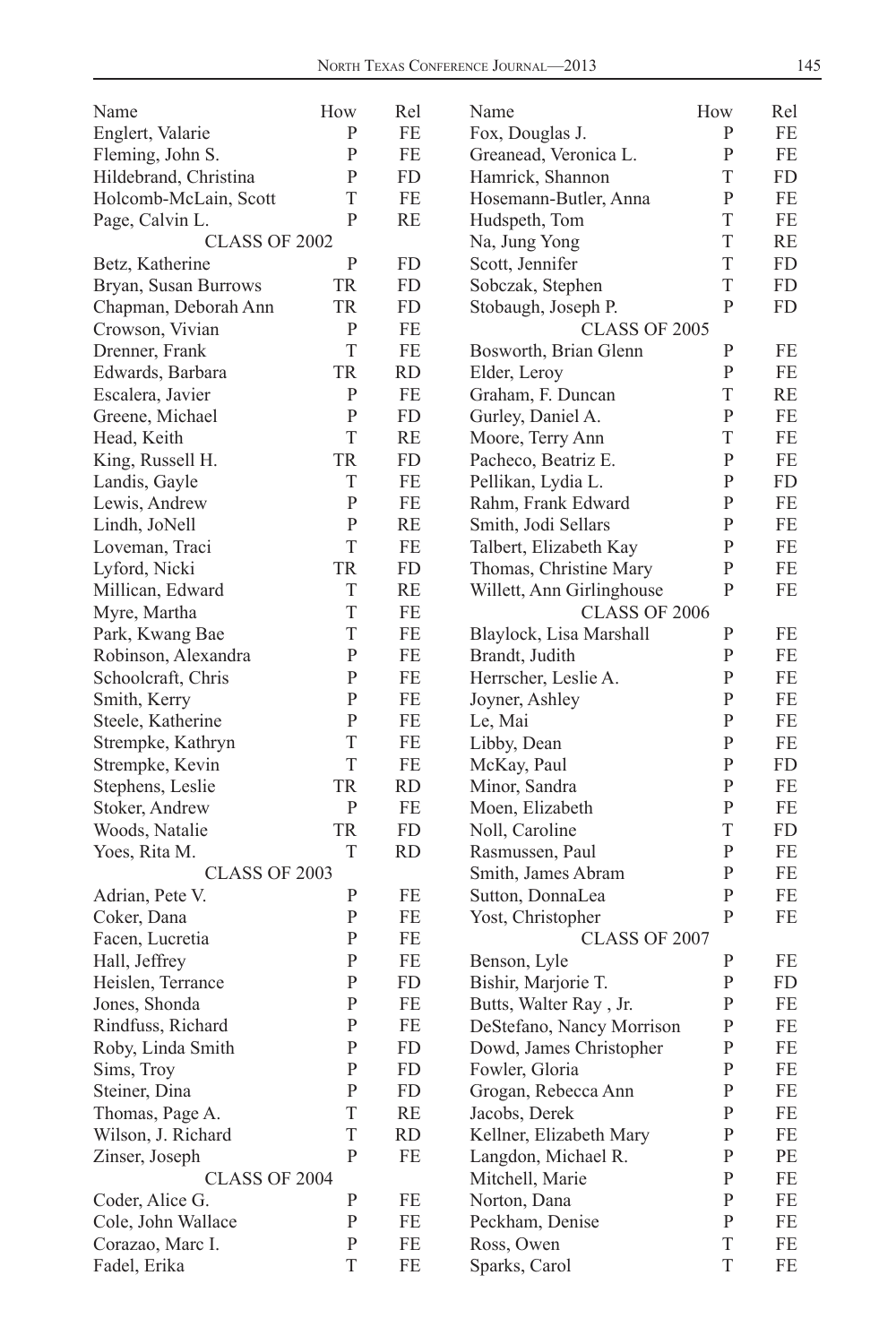| Name                      | How          | Rel      | Name                  | How          | Rel |
|---------------------------|--------------|----------|-----------------------|--------------|-----|
| Wickware, Jackie          | P            | FE       | Moseley, Elizabeth    | P            | FD  |
| CLASS OF 2008             |              |          | Roberts, John Andrew  | T            | FE  |
| Bakker, Shawn             | $\mathbf{P}$ | PD       | Walker, Rebecca       | P            | FD  |
| Cousino, Jay              | P            | FE       | <b>CLASS OF 2012</b>  |              |     |
| Crawford, Annelda         | P            | FE       | Allbritton, Carolyn   | $\mathbf{P}$ | РE  |
| Curran, Wendy             | P            | FE       | Bontrager, Scot       | P            | PE  |
| Dietz, Dyan               | $\mathbf{P}$ | PE       | Dierolf, Brian        | P            | PE  |
| Everson, Chris            | ${\bf P}$    | FE       | Masters, Henry        | $\mathbf T$  | FE  |
| Fulbright, Aleze          | $\mathbf{P}$ | FE       | Masters, S. Dianna    | $\mathbf T$  | FE  |
| Gotelli, Holly            | P            | FE       | McConnell, Jason      | P            | PЕ  |
| Lessner, David            | ${\bf P}$    | FE       | Millard, Mona         | $\mathbf{P}$ | РE  |
| McKenzie, Alyce M.        | T            | FE       | Mitchell, Penny       | $\mathbf{P}$ | РE  |
| Piyakhun, Stacey          | $\mathbf{P}$ | FE       | Moore, Michael        | P            | РE  |
| Stamm, Mark W.            | T            | FE       | Qazilbash, JamesPaul  | P            | PD  |
| CLASS OF 2009             |              |          | Stephens, Gary        | P            | PD  |
| Baldwin, John             | ${\bf P}$    | FE       | Zarate, Edwin         | T            | FE  |
| Collinsworth, Janet       | $\mathbf{P}$ | FD       | <b>CLASS 2013</b>     |              |     |
| Goforth, Abril            | P            | FE       | Al-Rikabi, Omar       | P            | РE  |
| Hitt, Alan                | $\mathbf{P}$ | PE       | Allen, James David    | P            | PE  |
| Jones, Arthur             | $\mathbf{P}$ | FE       | Boone, Mitchell Payne | $\mathbf{P}$ | РE  |
| LaBella-Foster, Elizabeth | P            | FE       | Eason, William W.     | P            | РE  |
| Lunde, Walter             | P            | PЕ       | Horton, Clayton       | P            | РE  |
| Maletic, Paul             | $\mathbf{P}$ | FD       | James, Larry          | T            | PE  |
| Melton, Scott             | $\mathbf{P}$ | PE       | Landis, Zachary Brian | $\mathbf{P}$ | РE  |
| Moore, Monty              | P            | FE       | Marks, Timothy E.     | P            | РE  |
| Murphy, Cheryl            | P            | FE       | Montgomery, Carol     | P            | РE  |
| Robb, Susan               | $\mathbf{P}$ | FD       | Spore, Adam Lee       | P            | РE  |
| Sherman, Nancy            | $\mathbf{P}$ | FE       | Wade, Cassandra Lynn  | $\mathbf{P}$ | PE  |
| Volfe, Edilson            | P            | FE       | Womack, Marcus Graham | $\mathbf{P}$ | РE  |
| Weaver, Preston           | P            | FE       | Zugelter, Allen Todd  | P            | РE  |
| Whitfield, Rodney         | T            | FE       |                       |              |     |
| Wright, Jessica           | $\mathbf{P}$ | FE       |                       |              |     |
| CLASS OF 2010             |              |          |                       |              |     |
| Baughman, Rachel          | T            | FD       |                       |              |     |
| Booker, R. Jeremiah       | T            | FE       |                       |              |     |
| Cavalier, Janet           | T            | FD       |                       |              |     |
| DeBlance, Kay Lynne       | $\mathbf{P}$ | FD       |                       |              |     |
| Green, Keva               | T            | FE       |                       |              |     |
| Greene, Jimmy Decee       | ${\bf P}$    | FE       |                       |              |     |
| Hatch, Melissa Dawn       | $\mathbf{P}$ | FE       |                       |              |     |
| Jones, Cheryl A.          | ${\bf P}$    | FE       |                       |              |     |
| Lutz, Elizabeth           | P            | FD       |                       |              |     |
| Macpherson, Julie Mielke  | $\mathbf P$  | FE       |                       |              |     |
| Miriti, Mary Neurubi      | ${\bf P}$    | $\rm PE$ |                       |              |     |
| Murray, Cheryl            | ${\bf P}$    | PE       |                       |              |     |
| O'Connor, Sharon Clepper  | $\mathbf{P}$ | FE       |                       |              |     |
| Onuoha, Ugonna            | ${\bf P}$    | FD       |                       |              |     |
| Rankin, Steven            | $\mathbf T$  | FE       |                       |              |     |
| CLASS OF 2011             |              |          |                       |              |     |
| Alegria, Frank            | $\mathbf T$  | FE       |                       |              |     |
| Cotten, Stephen           | $\mathbf{P}$ | FE       |                       |              |     |
| Froehlich, Patty          | ${\bf P}$    | FD       |                       |              |     |
| Harrison, Georgia         | ${\bf P}$    | FD       |                       |              |     |
|                           |              |          |                       |              |     |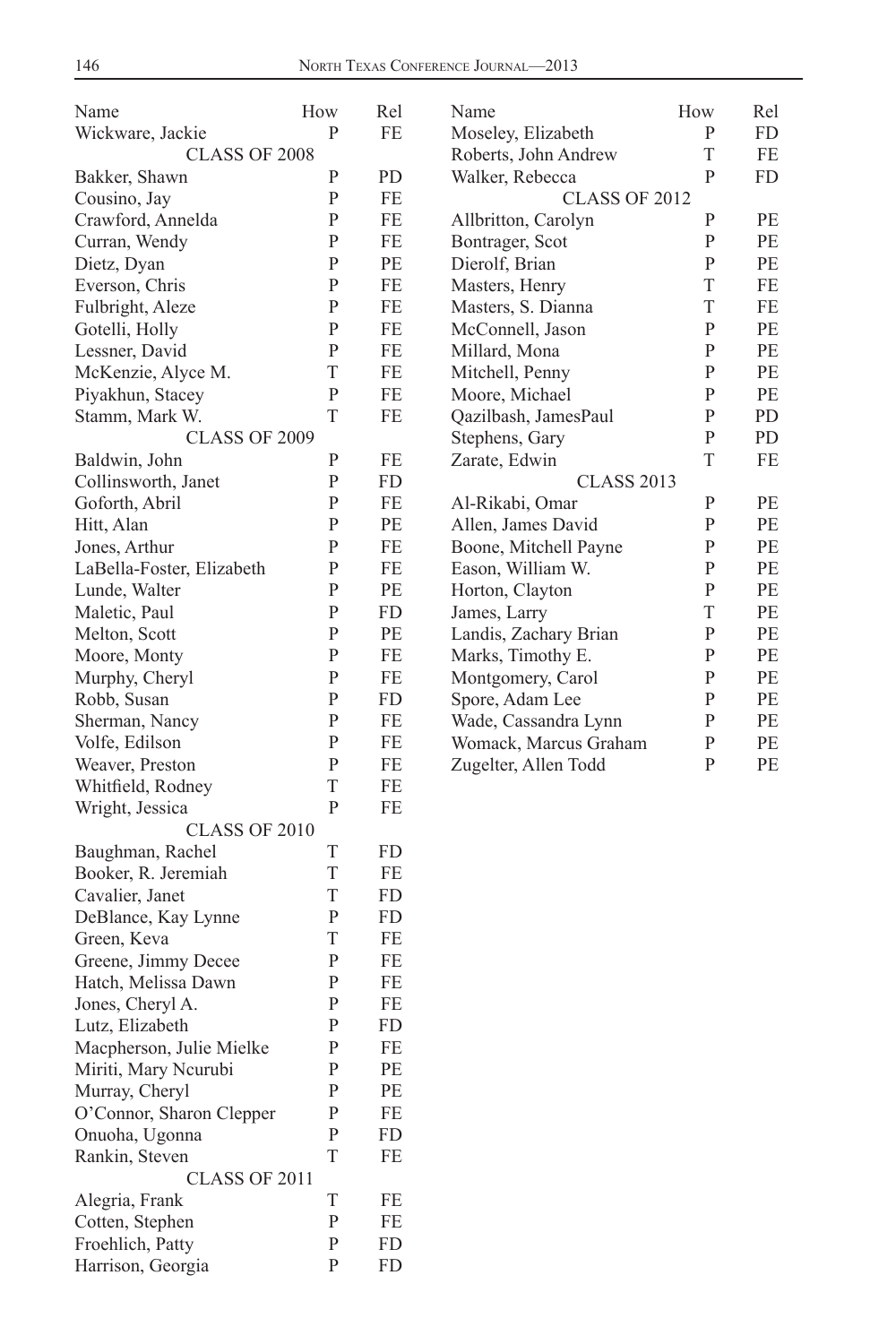## **VII. DIACONAL MINISTERS' SERVICE RECORD STATISTICS**

Abbreviations: C= Consecrated; EL=Extended Leave; FD=Full Member Deacon; Lv/Ab=Leave of Absence; (R)=Retired; RFD=Retired Full Deacon; CI=Central Indiana; CT=Central Texas; NI=Northern Illinois; NM=New Mexico; NT=North Texas; SC=South Carolina; SWT=Southwest Texas; TX=Texas; \*=Total Diaconal Years; \*\*see footnote below

| <b>NAME</b>             | <b>PRESENT</b><br><b>RELATION</b> | <b>CONF</b>                | <b>CONSECRATED</b> | YRS. OF<br><b>SERVICE</b> |
|-------------------------|-----------------------------------|----------------------------|--------------------|---------------------------|
| Anderson, Joy           | FD.                               | NT                         | 1971               | $26*$                     |
| Ashley, Grace           | R(2005)                           | NT                         | 1986               | $20*$                     |
| Atkinson, Marilyn       | RFD(1999)                         | NT                         | 1978               | $19*$                     |
| Bach, Jane E.           | R(1991)                           | NT                         | 1977               | $14*$                     |
| Baker, Philip Eldridge  | R(1994)                           | NT                         | 1977               | $34*$                     |
| Benton, Don             | C                                 | $\rm{NT}$                  | 1995               | $7*$                      |
| Biggerstaff, Josephine  | RFD(2005)                         | NT                         | 1979               | 18*                       |
| Bridger-Coffman, Bonnie | <b>FD</b>                         | NT                         | 1988               | $9*$                      |
| Bryan, Susan            | <b>FD</b>                         | NT                         | 1999               | $3*$                      |
| Chapman, Debbie         | ${\rm FD}$                        | $\rm{NT}$                  | 1999               | $3*$                      |
| Clark, Alan W.          | <b>FD</b>                         | <b>TX</b>                  | 1992               | $5*$                      |
| Craft-Chraska, Karen    | <b>FD</b>                         | NT                         | 1994               | $3*$                      |
| Crowell, Betty          | RD(2012)                          | NT                         | 1994               | $4*$                      |
| Davidson, Ray           | R(1992)                           | $\rm{NT}$                  | 1977               | $15*$                     |
| Edwards, Barbara        | $\mathrm{RFD}(2004)$              | NT                         | 1979               | $23*$                     |
| Evans, Patricia M.      | R(1999)                           | $\ensuremath{\mathbf{SC}}$ | 1980               | $20*$                     |
| Grable, Patricia        | <b>FD</b>                         | NT                         | 1996               | $3*$                      |
| Hardaway, Royce         | R(1994)                           | NT                         | 1971               | $23*$                     |
| Hitt, Alan              | FD                                | NT                         | 1997               | $5*$                      |
| Johnson, Kathryn        | RD(2011)                          | NT                         | 1989               | $9*$                      |
| King, Russell           | FD                                | NT                         | 1999               | $3*$                      |
| Love, Ann               | R(2002)                           | NT                         | 1992               | 8*                        |
| Lyford, Nicki           | FD                                | NT                         | 1999               | $3*$                      |
| Manning, Doris          | R(2004)                           | <b>CT</b>                  | 1977               | $27*$                     |
| Marshall, Karan Ann     | RFD(2011)                         | NT                         | 1987               | $10*$                     |
| Meyer, Douglas          | <b>FD</b>                         | NT                         | 1995               | $3*$                      |
| Morrison, Timothy       | <b>FD</b>                         | NT                         | 1990               | $7*$                      |
| Peyron, Opal            | R(1991)                           | NT                         | 1977               | $14*$                     |
| Robinson, Margaret      | R(1997)                           | <b>NM</b>                  | 1977               | $20*$                     |
| Rosario, Esperanza del  | R(2000)                           | NT                         | 1978               | $23*$                     |
| Rothe, Laura            | <b>FD</b>                         | $\rm{NT}$                  | 1993               | $4*$                      |
| Sackett, Paul           | RFD(2002)                         | NT                         | 1978               | $19*$                     |
| Sills, Lillian Seymour  | R(1990)                           | NT                         | 1963               | $27*$                     |
| Squires, Sarah          | FD                                | NT                         | 1991               | $6*$                      |
| Starnes, Ray L.         | R(1991)                           | $\rm{NT}$                  | 1978               | $13*$                     |
| Stephens, Leslie        | RFD(2007)                         | NT                         | 1999               | $3*$                      |
| Stokes, Charles         | RFD(2006)                         | NT                         | 1979               | 18*                       |
| Tunnell, Lane           | R(1994)                           | NT                         | 1978               | $16*$                     |
| Ward, Elaine M.         | R(1987)                           | NT                         | 1979               | $8*$                      |